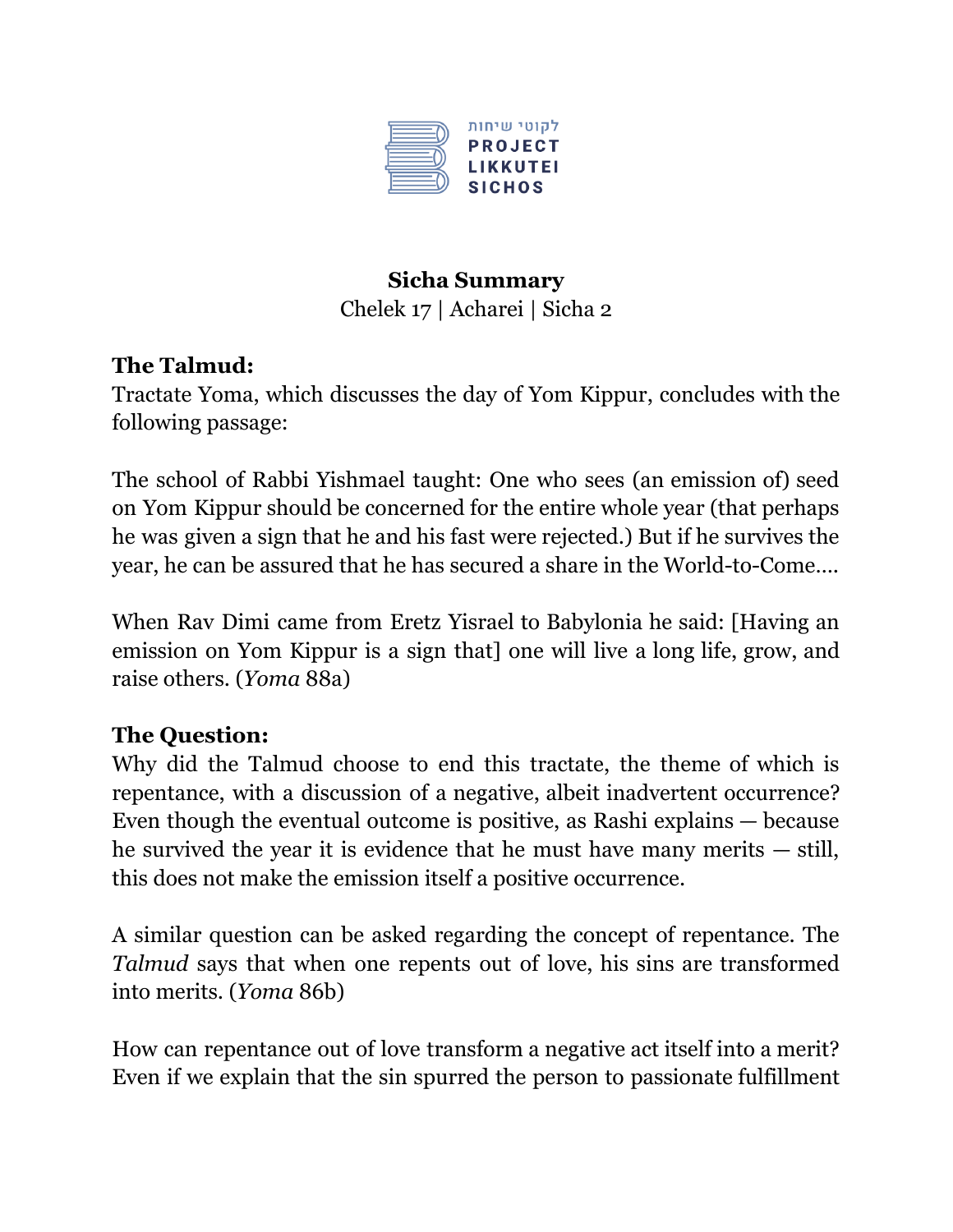of many *mitzvos*, still, this does not make the sin itself positive; it is merely a catalyst for positive activity.

#### **The Preface to the Explanation:**

To understand this we will first examine the concluding *Mishnah* of the tractate:

Rabbi Akiva said: How fortunate are you, Israel; before Whom are you purified, and Who purifies you? It is your Father in Heaven, as it says: "And I will sprinkle purifying water upon you, and you shall be purified" (*Yechezkel* 36:25). And it says: "The *mikvah* of Israel is G-d" (*Yirmiyahu* 17:13). Just as a *mikvah* purifies the impure, so too, the Holy One, blessed is He, purifies Israel. (*Yoma* 85b)

Rabbi Akiva refers to two forms of purification: the sprinkling of water, and the *mikvah*. When one sprinkles water on another, he must have the intention that his act will effect purification for the one being sprinkled. However, no intention required in the case of a *mikvah*; as long as a person enters the water, he is purified.

The same distinction applies to the two general forms of repentance discussed by the *Talmud* subsequent to this *Mishnah*: repentance out of fear and repentance out of love. Repentance out of fear is not a genuine desire to become close to G-d; it is a reaction to the prospect of punishment. It is like a *mikvah* — a purification that lacks intent. Repentance out of love, on the other hand, is a genuine feeling of longing to be close to G-d again after a period of estrangement.

Therefore, the *Talmud* says that when one repents out of love, his sins are not merely forgiven, they are transformed. There are distinctions, however, regarding the extent of this transformation. Either the sin is "uprooted from the outset," or the effect  $-$  it is "transformed into a merit." The extent of the transformation depends on the degree of the love expressed by the penitent.